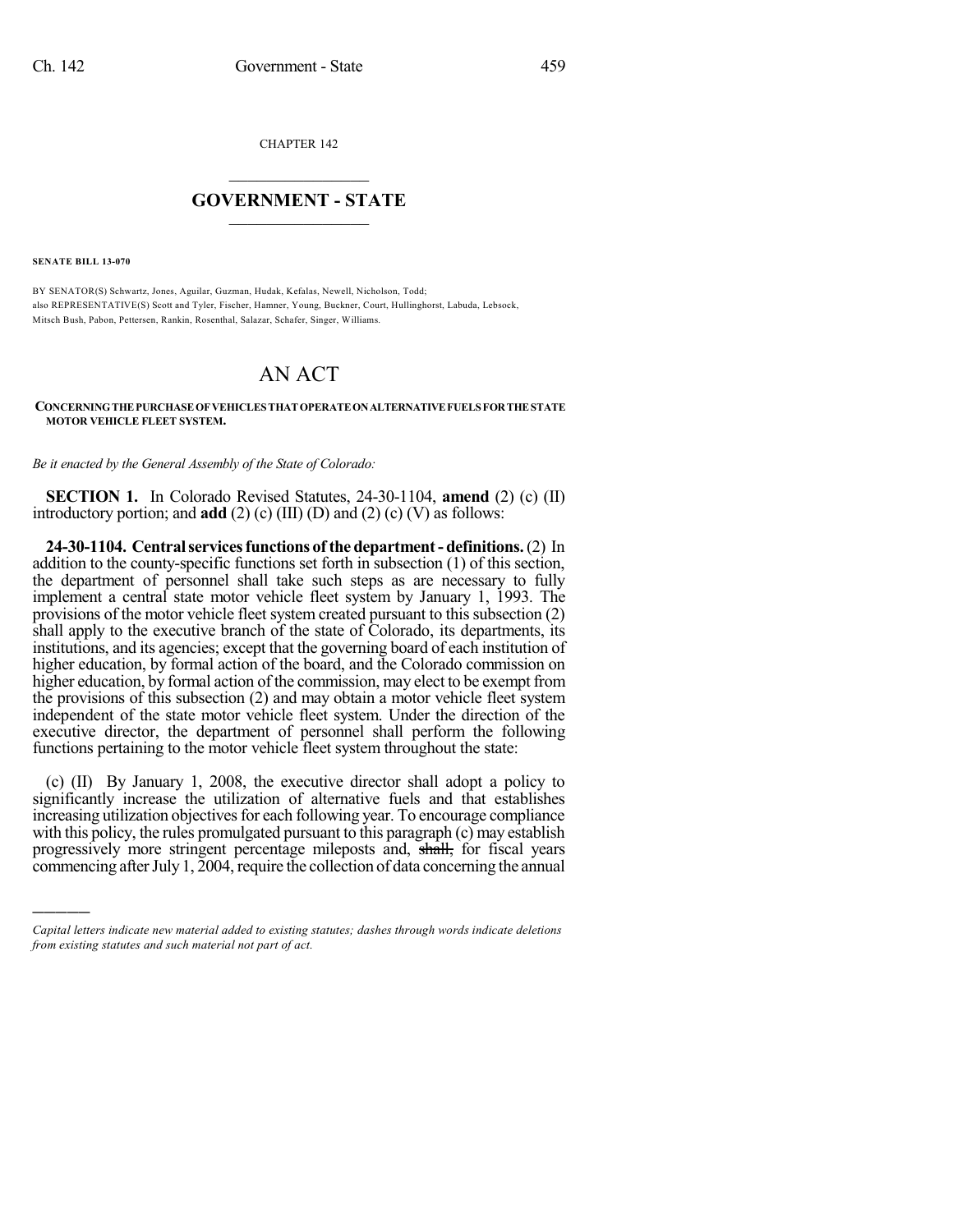percentage of state-owned bi-fueled vehicles that were fueled exclusively with an alternative fuel.Forthe years commencing on January1, 2008, and January1, 2009, the executive director shall purchase flexible fuel vehicles or hybrid vehicles, subject to availability, unless the increased cost of such vehicle is more than ten percent over the cost of a comparable nonflexible DEDICATED PETROLEUM fuel vehicle. Beginning on January 1, 2010, the executive directorshall purchase motor vehicles that operate on compressed natural gas, PLUG-IN HYBRID ELECTRIC VEHICLES, OR VEHICLES THAT OPERATE ON OTHER ALTERNATIVE FUELS, subject to their availability and the availability of adequate fuel and fueling infrastructure, unless IF EITHER the increased base cost of such vehicle or the increased life-cycle cost of such vehicle is NOT more than ten percent over the cost of a comparable nonflexible DEDICATED PETROLEUM fuel vehicle. If the executive director does not purchase a motor vehicle that operates on compressed natural gas because of its cost, he or she shall purchase another type of flexible fuel vehicle or a hybrid vehicle, subject to availability, unless the increased cost of such vehicle is more than ten percent over the cost of a comparable nonflexible fuel vehicle. The executive director shall adopt a policy to allow some vehicles to be exempted from this requirement. During the second regular session of the sixty-seventh general assembly in 2010, The executive director OR THE DIRECTOR'S DESIGNEE shall SUBMIT AN ANNUAL report simultaneously to the transportation committee COMMITTEES of the senate and the transportation and energy committee of the house of representatives, or any successor committees, AND THE JOINT BUDGET COMMITTEE OF THE GENERAL ASSEMBLY, detailing the key financial decision points and analysis that led to the executive director's determination to purchase or decline to purchase motor vehicles that operate on natural gas as required by this subparagraph (II) ITEMS SPECIFIED IN SUBPARAGRAPH (V) OF THIS PARAGRAPH (c). As used in this subparagraph  $(II)$ :

(III) For purposes of this paragraph (c):

(D) "LIFE-CYCLE COST" MEANS THE PURCHASE COST OF A VEHICLE MINUS THE RESALE VALUE AT THE END OF THE VEHICLE'S EXPECTED USEFUL LIFE, IN ADDITION TO THE FUEL, OPERATING, AND MAINTENANCE COSTS INCURRED DURING THE VEHICLE'S EXPECTED USEFUL LIFE. FUEL COSTS PER MILE TRAVELED SHALL BE CALCULATED BASED ON THE REFERENCE CASE PROJECTIONS PUBLISHED BY THE UNITED STATES ENERGY INFORMATION ADMINISTRATION FOR THE EXPECTED USEFUL LIFE OF THE VEHICLE. THE EXPECTED USEFUL LIFE OF A VEHICLE SHALL BE THE STANDARD THAT IS SET BY THE STATE FLEET MANAGEMENT PROGRAM FOR ANALYSIS AND LIFE-CYCLE COSTING PURPOSES.

(V) ON OR BEFORE NOVEMBER 1, 2013, AND EACH NOVEMBER 1 THEREAFTER, THE EXECUTIVE DIRECTOR OR THE DIRECTOR'S DESIGNEE SHALL SUBMIT A REPORT TO THE GENERAL ASSEMBLY AS SPECIFIED IN SUBPARAGRAPH (II) OF THIS PARAGRAPH (c). THE REPORT MUST INCLUDE, BUT NEED NOT BE LIMITED TO, THE FOLLOWING:

(A) THE NUMBER OF VEHICLES THAT THE EXECUTIVE DIRECTOR OR THE DIRECTOR'S DESIGNEE PURCHASED SINCE JANUARY 1, 2008, FOR THE MOTOR VEHICLE FLEET SYSTEM THAT OPERATE ON COMPRESSED NATURAL GAS AND OTHER ALTERNATIVE FUELS;